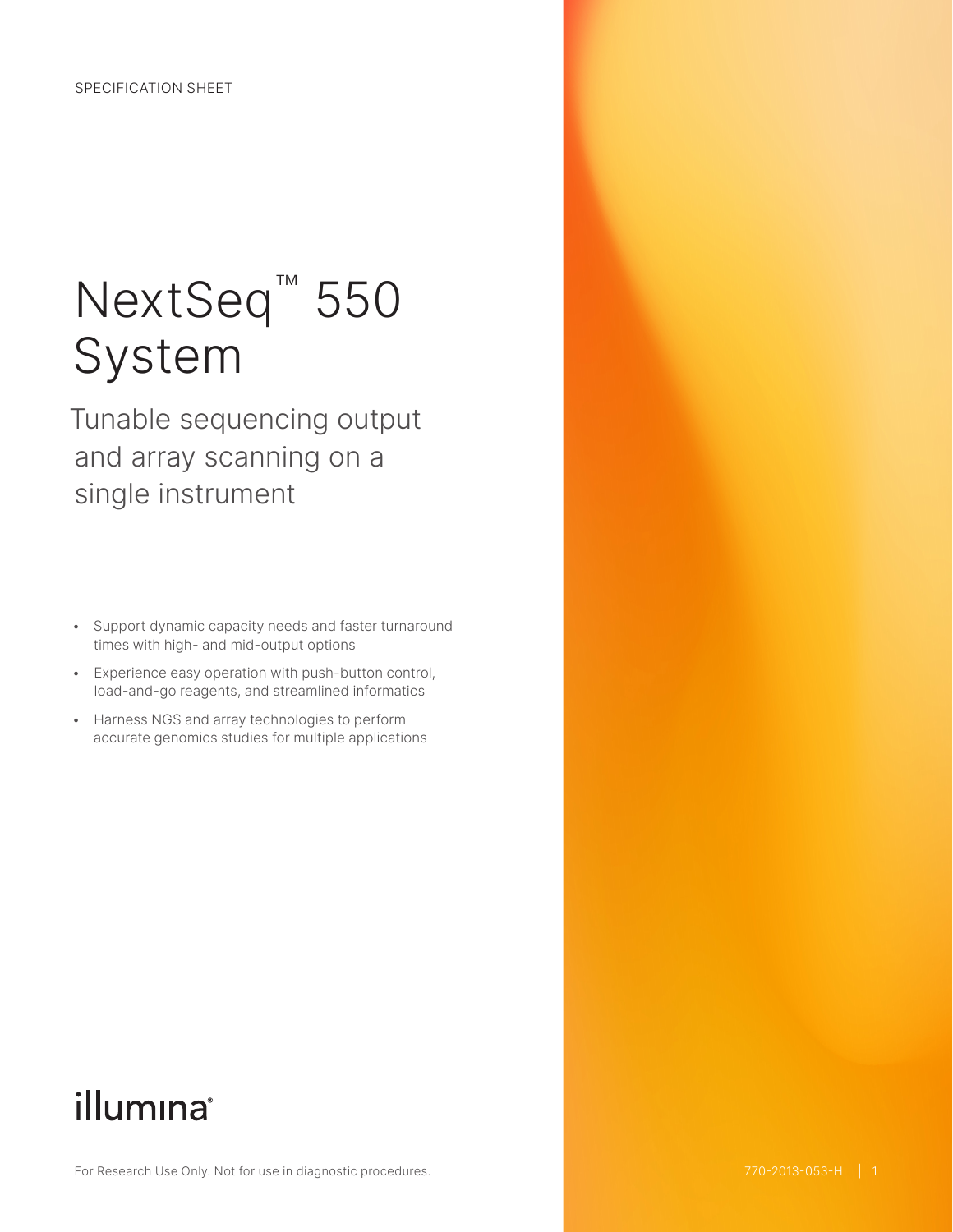### Introduction

The NextSeq 550 System combines tried-and-true next-generation sequencing (NGS) and array capabilities with tunable outputs, enabling both small and large labs to scale to meet their needs. As a foundational instrument in the Illumina NGS system portfolio, the NextSeq 550 System is ideal for labs that want to expand beyond their current capacity and new labs interested in harnessing the complementary powers of sequencing and genotyping on a single instrument (Figure 1). Its fast DNA-to-results workflow enables rapid sequencing of exomes, targeted panels, and transcriptomes in a single run, with the flexibility to switch to low- or high-throughput sequencing as needed. Illumina scientists are available at every point along the way with support and guidance, enabling large clinical research labs to scale with confidence and smaller labs to employ both genotyping and sequencing technologies.

### Supporting dynamic capacities

The NextSeq 550 System enables researchers to keep pace with technology, switching quickly from one application to another and configuring output based on sample volume and coverage needs. This robust, scalable system turns a broad range of high-throughput applications into affordable everyday tools.

### Meeting the demands of active labs

The NextSeq 550 System offers various throughput levels, providing users with optimal operational efficiency. The NextSeq 550 System also delivers a one-day turnaround for numerous popular sequencing applications. With this instrument, users can sequence a broad range of samples per run:

- 1-12 exomes
- 1-16 transcriptomes
- 6-96 targeted panels
- 12-40 gene expression profiling samples



Figure 1: NextSeq 550 System—Proven platform combining the power of NGS and array technologies to support accurate genomic studies across a broad range of applications.

#### Enabling clinical research labs

For labs that already have a NextSeq 550 System, purchasing an additional instrument increases lab sequencing capacity, allowing for redundancy and modularity without requiring revalidation. Countless publications and adoption by leading genomics centers have demonstrated that the NextSeq 550 System is a reliable addition to any fleet.

#### Enabling smaller labs

The NextSeq 550 System is easily configured, providing users the scalability to meet demand and turnaround time requirements. Two flow cell configurations (highand mid-output) allow labs to shift easily from high- to low-throughput with each sequencing run ([Table](#page-2-0) 1 and [Table 2\)](#page-2-0). The NextSeq 550 System provides integrated support for paired-end sequencing, offering user-defined read lengths up to  $2 \times 150$  bp. The system supports the full suite of Illumina library preparation and target enrichment solutions, offering compatibility across the Illumina sequencing portfolio. This allows labs to scale up studies to the higher throughput NextSeq 2000 and NovaSeq™ 6000 Systems or perform follow-up studies on another platform, such as the MiSeq™ System.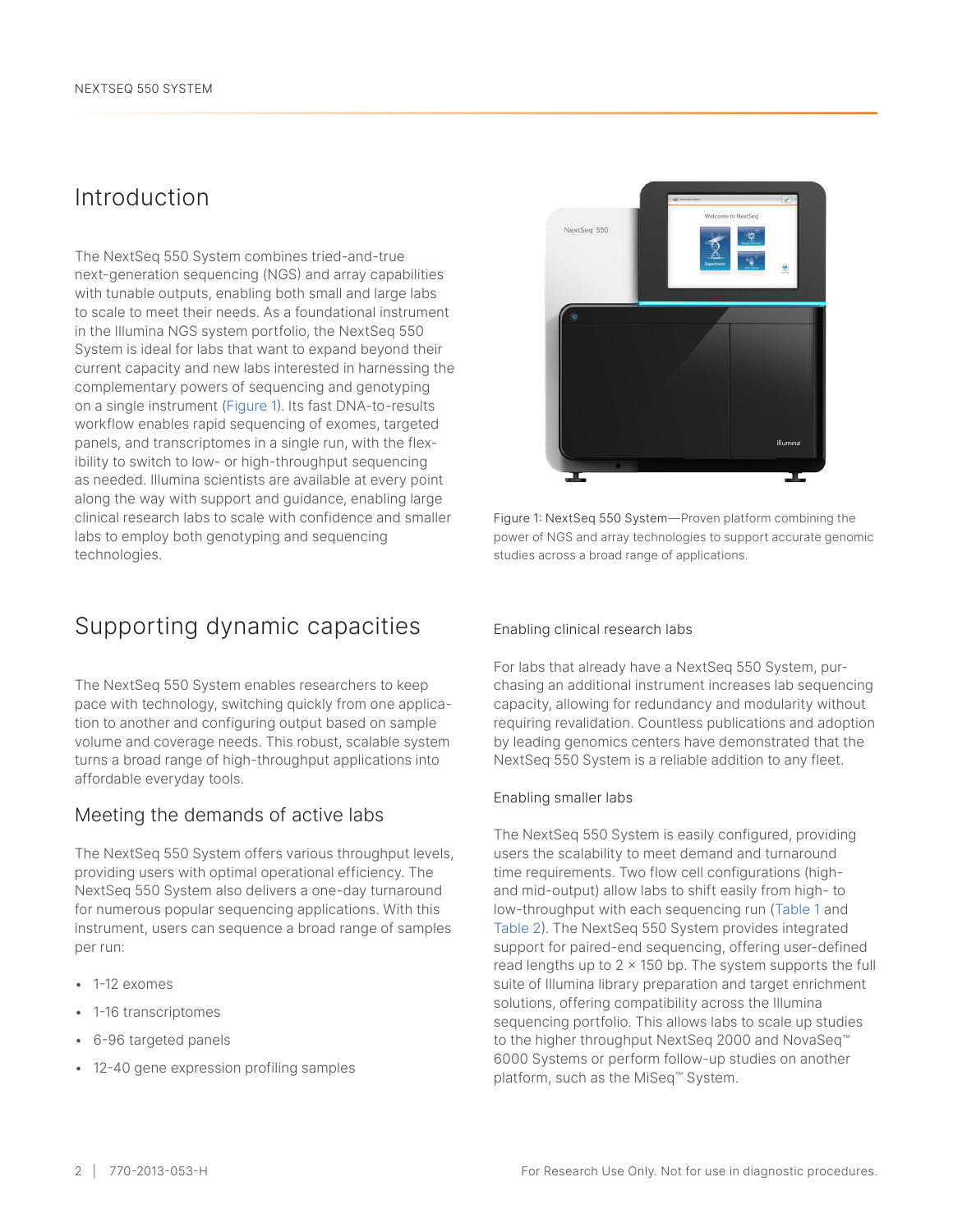#### <span id="page-2-0"></span>Table 1: NextSeq 550 System sequencing performance

| Flow cell configuration                                                         | Read length       | Output       | Data quality   |
|---------------------------------------------------------------------------------|-------------------|--------------|----------------|
|                                                                                 | $2 \times 150$ bp | 100-120 Gb   | $> 75\% > Q30$ |
| High-output flow cell<br>Up to 400M single reads<br>Up to 800M paired-end reads | $2 \times 75$ bp  | $50 - 60$ Gb | $> 80\% > Q30$ |
|                                                                                 | $1 \times 75$ bp  | $25 - 30$ Gb | $> 80\% > Q30$ |
| Mid-output flow cell                                                            | $2 \times 150$ bp | $32-39$ Gb   | $> 75\% > Q30$ |
| Up to 130M single reads<br>Up to 260M paired-end reads                          | $2 \times 75$ bp  | $16-19$ Gb   | $> 80\% > Q30$ |

Install specifications are based on Illumina PhiX control library at supported cluster densities (between 129 and 165 k/mm2 clusters passing filter). Actual performance parameters may vary based on sample type, sample quality, and clusters passing filter. The percentage of bases > Q30 is averaged over the entire run.

#### Table 2: Ultimate flexibility for multiple applications

| Sequencing                                                                            |                        |          |                      |                   |                                       |
|---------------------------------------------------------------------------------------|------------------------|----------|----------------------|-------------------|---------------------------------------|
| Application                                                                           | High-output flow cell  |          | Mid-output flow cell |                   |                                       |
|                                                                                       | No. of samples         | Time     | No. of samples       | Time <sup>a</sup> | Required input <sup>b</sup>           |
| Gene expression profiling<br>> 10M reads<br>$1 \times 75$ bp                          | 40                     | 11 hours | 13                   | 11 hours          | 25-1000 ng mRNA<br>10-20 ng total RNA |
| mRNA-Sea<br>> 25M reads<br>$2 \times 75$ bp                                           | 16                     | 18 hours | 5                    | 15 hours          | 25-1000 ng mRNA                       |
| Enrichment panel<br>12 Mb region<br>> 20x coverage at > 95% targets                   | 36                     | 29 hours | 12                   | 26 hours          | 10-100 ng DNA                         |
| Whole-exome sequencing<br>50× mean coverage                                           | 12                     | 18 hours | 3                    | 15 hours          | 50 ng DNA                             |
| Small whole-genome sequencing<br>130 Mb genome<br>> 30× coverage<br>$2 \times 150$ bp | 30                     | 29 hours | 10                   | 26 hours          | 1-300 ng DNA                          |
| Array scanning performance                                                            |                        |          |                      |                   |                                       |
| BeadChip                                                                              | Scan time per BeadChip |          | No. of samples       |                   | Scan time per sample                  |
| Infinium MethylationEPIC                                                              | 40 minutes             |          | 8                    |                   | 5 minutes                             |
| Infinium CytoSNP-850K                                                                 | 40 minutes             |          | 8                    |                   | 5 minutes                             |
| Infinium HumanCytoSNP-12                                                              | 40 minutes             |          | 12                   |                   | 3.3 minutes                           |
| Infinium HumanKaryomap-12                                                             | 40 minutes             |          | 12                   |                   | 3.3 minutes                           |

a. Total times include cluster generation, sequencing, and base calling on a NextSeq 550 System.

b. Input amount depends on quality of sample and library preparation solution used. For a complete list of Illumina library prep kits, visit [illumina.com/products/by-type/sequencing](https://www.illumina.com/products/by-type/sequencing-kits/library-prep-kits.html)[kits/library-prep-kits.html](https://www.illumina.com/products/by-type/sequencing-kits/library-prep-kits.html)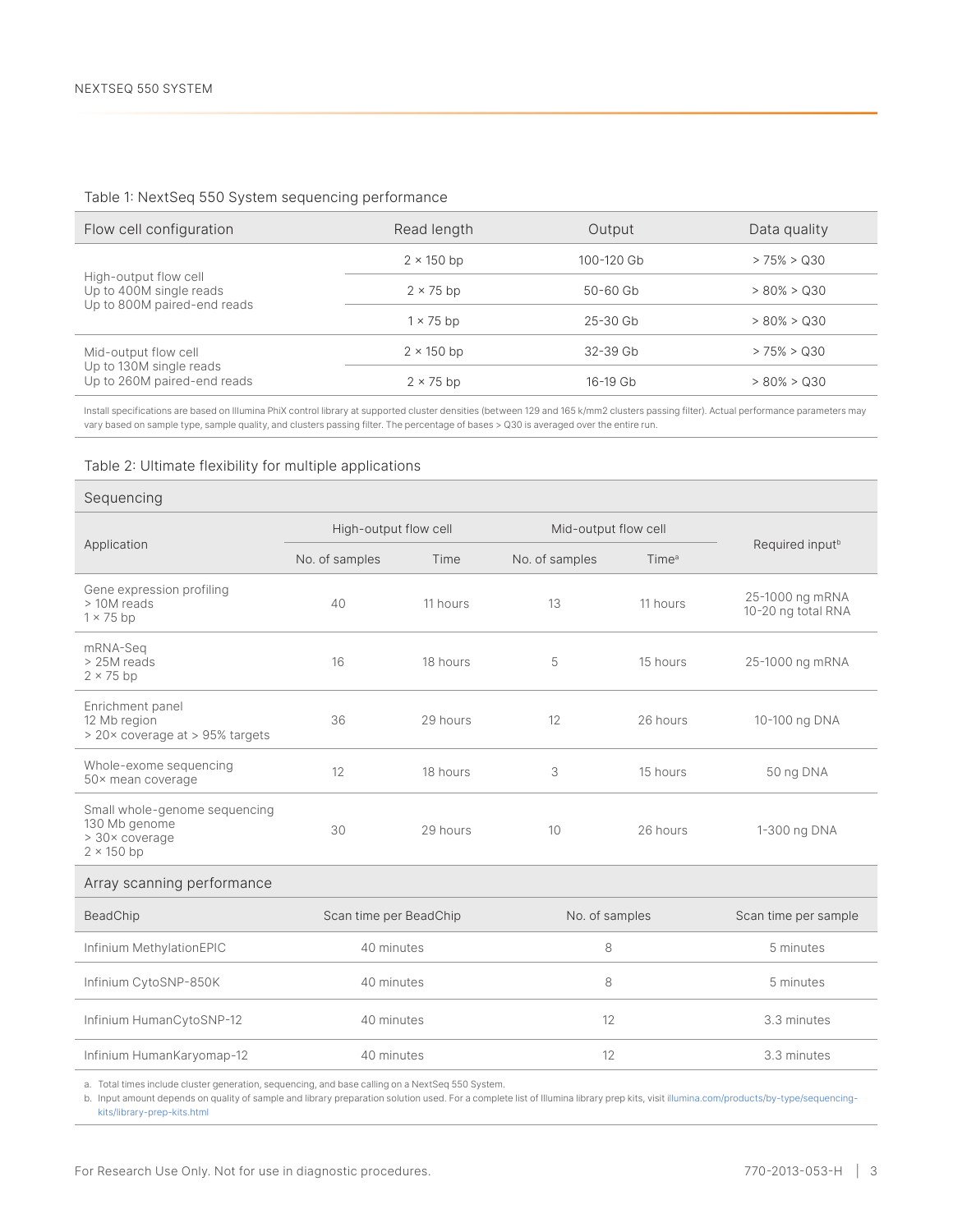## Streamlined NGS workflow

The NextSeq 550 System is part of a fully integrated workflow that spans from library preparation to data analysis, report generation, and data sharing (Figure 2).



Figure 2: Example NextSeq 550 System sequencing workflow— The NextSeq 550 System offers a simple, integrated sequencing workflow from library preparation to data analysis. Workflow times will vary by experiment and assay type. Details shown are for Illumina Stranded mRNA Prep and a 2 × 75 bp read length. Analysis includes differential expression and identification of alternative transcripts.

### Library preparation kits for a range of applications

Illumina offers multiple library preparation kits that are compatible with the NextSeq 550 System. Solutions include targeted panels for investigating specific regions of interest and support for various methods. For a complete list, visit [illumina.com.](https://www.illumina.com/)

### Easy system operation

The NextSeq 550 System features an intuitive user interface and load-and-go design that allow users to perform various sequencing applications with minimal training and instrument set-up time.

The NextSeq 550 System offers:

- Ready-to-use reagents
- Radio-frequency identification (RFID)–encoded consumables
- Integrated cluster generation and sequencing capabilities
- Easy-to-follow controls

Prepared libraries are loaded into the NextSeq 550 System where sequencing is automated and fast. Data are generated in as few as 6.5 hours for a 75-cycle sequencing run, and less than 30 hours for a paired-end 150-cycle run.

"The most valuable aspect of the NextSeq 550 System is ease of use. It really has become our workhorse over the last five years."

> —Dr. Angie Fawkes, Genetics Core, Edinburgh Clinical Research Facility

### Streamlined bioinformatics

For data analysis, integrated system controls perform the initial base calling and quality scoring. There are several options available for secondary analysis, including the DRAGEN™ Bio-IT Platform, a suite of fast, accurate, and intuitive data analysis pipelines available through the cloud-based BaseSpace™ Sequence Hub or on-premise via a local server. A broad ecosystem of commercial and open-source data analysis software tools can also be used.

#### Fast analysis with the DRAGEN Bio-IT Platform on BaseSpace Sequence Hub

The DRAGEN (Dynamic Read Analysis for GENomics) Bio-IT Platform offers ultrarapid secondary analysis. This PrecisionFDA award–winning informatics solution\*[1](#page-6-0) uses optimized, hardware-accelerated algorithms to provide in-dustry-leading accuracy<sup>[2](#page-6-1)</sup> for calling multiple variant types, including small variants, copy number variations (CNVs),† and indels. Using DRAGEN best-in-class pipeline algorithms, novice and expert users can overcome bottlenecks in data analysis and reduce reliance on external informatics experts.

<sup>\*</sup> The DRAGEN Bio-IT Platform was awarded Best Performance for difficult-to-map regions and Best Performance for all benchmark regions in the 2020 PrecisionFDA Truth Challenge V2.[1](#page-6-0)

<sup>†</sup> CNVs called in germline whole-exome sequencing studies.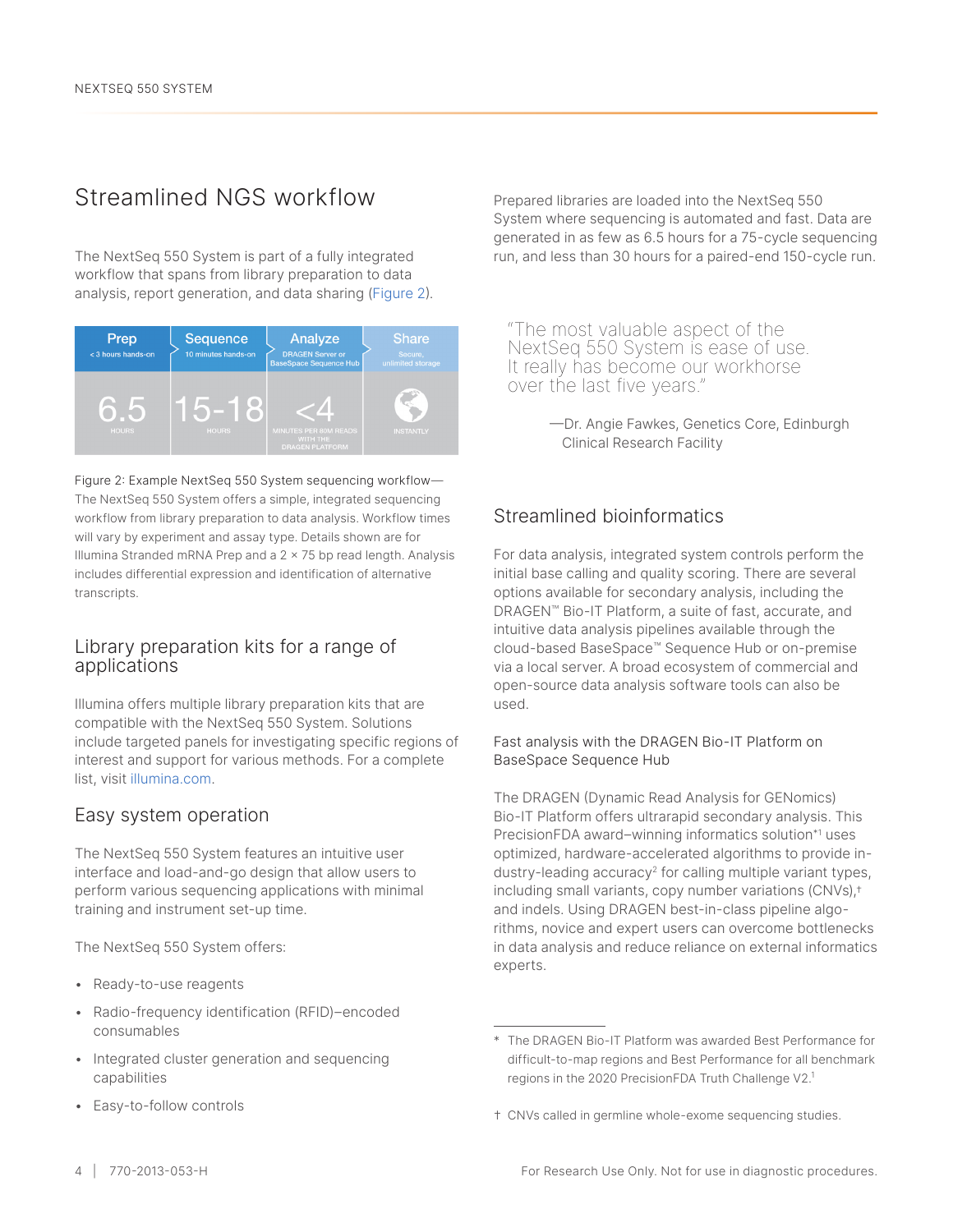The DRAGEN platform is available in the cloud through BaseSpace Sequence Hub, the easy-to-use Illumina cloud-computing data management platform. In the cloud, users can access a wide selection of bioinformatics tools in a user-friendly format, and share data globally.

BaseSpace Sequence Hub is a security-first platform that includes end-to-end encryption, auditing, and fine-grained access control. It is compliant with Health Insurance Portability and Accountability Act (HIPAA), ISO 27001 (Information Security Management System), and General Data Protection Regulation (GDPR) regulations.

#### Local Run Manager

Alternatively, customers can perform on- or off-instrument analysis using Local Run Manager. Local Run Manager provides an integrated solution for the creation and analysis of sequencing runs with the ability to link modules from run setup through analysis.

### Exceptional accuracy

At the core of the NextSeq 550 System is proven Illumina SBS chemistry, which is used to generate > 90% of the world's sequencing data.<sup>[3](#page-6-2)</sup> This proprietary, reversible terminator–based method enables the parallel sequencing of millions of DNA fragments, detecting single bases as they are incorporated into growing DNA strands. The method virtually eliminates errors and missed calls associated with strings of repeated nucleotides (homopolymers).

Flow cells in the optimized NextSeq v2.5 Reagent Kits maintain starting fluorescent intensity, further improving performance throughout the run.<sup>[4](#page-6-3)</sup> In addition, the v2.5 flow cells are more resilient than their predecessors, able to withstand more humidity, heat, and prolonged storage than the v2 flow cells, and can be shipped at room temperature. With NextSeq v2.5 chemistry, the NextSeq 550 System provides exceptional accuracy for a broad range of methods, including small whole genome, targeted panel, exome, and transcriptome data at a wide range of coverage levels.

### One system, two technologies

The NextSeq 550 System integrates sequencing and microarray scanning capabilities into a single platform [\(Table](#page-2-0) 2). This reduces the need for multiple instruments, saving money and limited lab space.

### Experimental flexibility with array scanning

Microarray scanning on the NextSeq 550 System provides multifaceted labs with instant access to a powerful technology for further exploration. Array scanning is powered by the bead-based BeadArray™ technology and proven Infinium™ chemistry. Trusted Infinium chemistry produces exceptional data quality and call rates, as well as reproducible results.

The ability to scan microarrays provides a cost-effective, orthogonal method for identifying differentially methylated regions using the Infinium MethylationEPIC BeadChip and rapid confirmation of CNVs using the Infinium CytoSNP BeadChip. The NextSeq 550 System simultaneously maximizes the menu of cutting-edge research applications and minimizes instrument costs.

### Analyzing array data

Array data can be analyzed using various Illumina software solutions or third-party apps. For Infinium MethylationEPIC BeadChip data, Illumina offers the GenomeStudio™ Methylation Module, enabling researchers to perform differential methylation analysis for small-scale studies. For largescale studies, there are many freely available analysis packages that work in the software framework R for nor-malization and differential analysis of methylation data.<sup>[5,](#page-6-4)[6](#page-6-5)</sup>

"To toggle between sequencing and methylation is very straightforward."

> —Dr. Mike Friez, Director of the Diagnostic Laboratories at Greenwood Genetic Center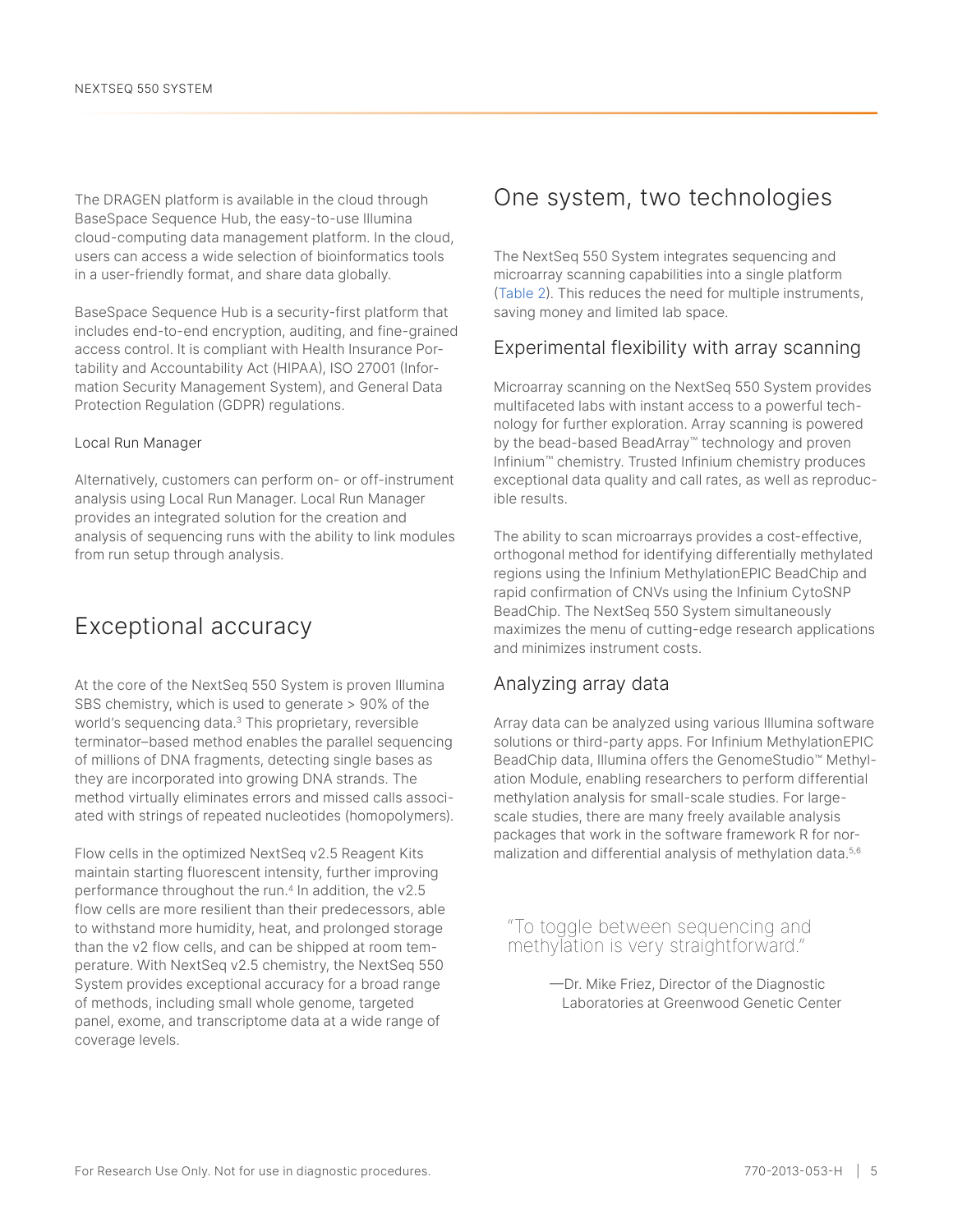### World-class service and support

### Increase sample control and reduce downtime

Illumina Proactive is a secure and remote instrument performance support service designed to detect risk failure preemptively, troubleshoot runs more efficiently, and prevent in-run failures. The service helps minimize unplanned downtime and avoid unnecessary sample loss.

### Maximize investment, support peak performance, and minimize interruptions

Illumina provides a world-class support team comprised of experienced scientists who are experts in library prep, sequencing, and analysis. This dedicated team includes highly qualified field service engineers (FSE), technical applications scientists (TAS), field application scientists (FAS), system support engineers, bioinformaticians, and IT network experts, all deeply familiar with the applications that Illumina customers perform around the globe. Technical support is available worldwide and in multiple languages via phone 5 days a week or online 24/7.

Each system purchase includes a one-year service warranty. Comprehensive maintenance, repair, and qualification solutions are also available. In addition, Illumina offers onsite training, ongoing support, phone consults, webinars, and courses at various Illumina locations globally.

### Summary

Leveraging proven SBS chemistry, user-friendly operation, and a streamlined DNA-to-results workflow, the NextSeq 550 System is an ideal lab partner. Access industry-leading NGS and array technologies on a single system, achieve the needed throughput and timing with multiple flow cell options, and see what can be accomplished with a NextSeq 550 System today.

#### Parameter Specification Instrument mstrument<br>configuration RFID tracking for consumables Instrument control computer (Internal)<sup>a</sup> Base Unit: Dual Intel Xeon E5-2618L 2.2 GHz CPU Memory: 96 GB RAM Hard Drive: 750 GB Operating System: Windows 10 enterprise Operating environment Temperature: 19°C to 25°C (22°C  $\pm$  3°C) Humidity: Noncondensing 20%–80% relative humidity Altitude: Less than 2000 m (6500 ft) Air Quality: Pollution degree rating of II Ventilation: Up to 2048 BTU/hr @ 600 W For Indoor Use Only Light emitting diode (LED) 520 nm, 650 nm; Laser diode: 780 nm, Class IIIb Dimensions W × D × H: 53.3 cm × 63.5 cm × 58.4 cm (21.0 in × 25.0 in × 23.0 in) Weight: 83 kg (183 lb) Crated Weight: 151.5 kg (334 lb) Power requirements 100–120 VAC 15 A 220–240 VAC 10 A Radio frequency identifier (RFID) Frequency: 13.56 MHz Power: Supply current 120 mA, RF output power 200 mW Product safety and compliance NRTL certified IEC 61010-1 CE marked FCC/IC approved

NextSeq 550 System specifications

a. Computer specifications are subject to change.

### Learn more

To learn more about the NextSeq 550 System, visit [illumina.com/systems/sequencing-platforms/nextseq.html](https://www.illumina.com/systems/sequencing-platforms/nextseq.html).

To learn more about the DRAGEN Bio-IT Platform, visit [illumina.com/DRAGEN](https://www.illumina.com/products/by-type/informatics-products/dragen-bio-it-platform.html).